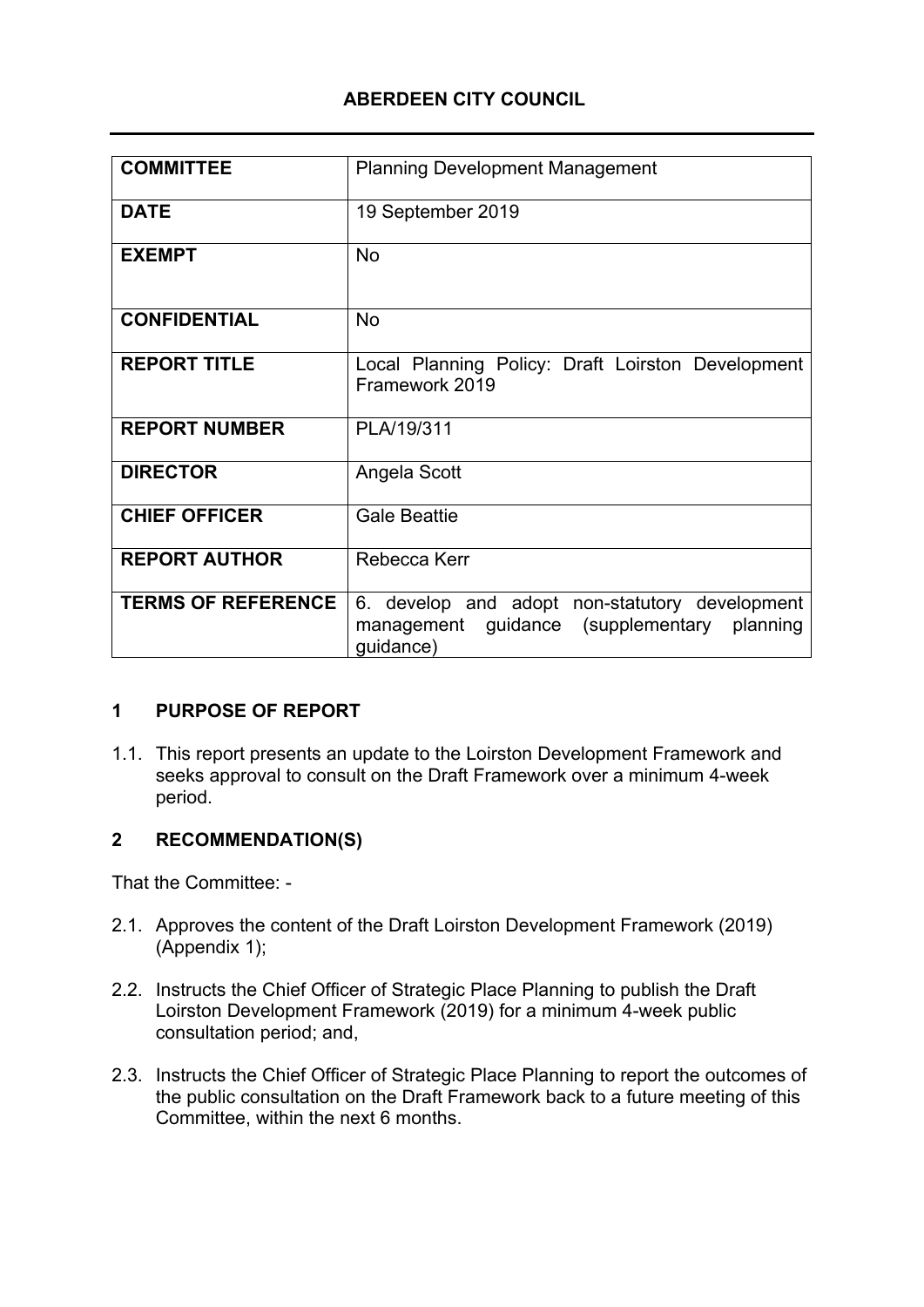# **3 BACKGROUND**

- 3.1. On 3 May 2013 the Loirston Development Framework (2012) was approved as Supplementary Guidance to the Aberdeen Local Development Plan 2012. On 14 December 2016 Council was advised (Report Ref. CHI/16/158) that Local Development Plans and their associated statutory Supplementary Guidance have to be replaced at least every 5 years. At this meeting Members agreed to consult on a number of proposed replacement Supplementary Guidance documents, including a replacement Development Framework for Loirston.
- 3.2. The Aberdeen Local Development Plan 2017 was adopted on 20 January 2017. On 15 March 2017 Council was updated on the result of the public consultation exercise (Report Ref.CHI/17/015), including a representation from the agents representing the Loirston area advising that changes in circumstances would mean the Loirston Framework would benefit from a detailed review exercise. Members agreed that the Loirston Development Framework would not go forward to become replacement Supplementary Guidance at that time but would instead be subjected to detailed review and reported back to Members. This is the basis of this report.

# **Local Planning Policy**

- 3.3. The Aberdeen Local Development Plan 2017 is currently supported by statutory Supplementary Guidance and non-statutory guidance such as Technical Advice Notes and Local Planning Advice. On 25 July 2019 the Planning (Scotland) Act 2019 was given Royal Assent andSection 9 of this Act has the effect of repealing the ability of Local Authorities to adopt Supplementary Guidance in connection with a Local Development Plan when that section comes into force. The date or timing of when this section will come into force is unknown. It is expected that the Scottish Government will give details of the 2019 Act's implementation in September 2019. As such, Officers within the Local Development Plan Team are currently considering how new policy guidance should be endorsed. There are two options: proceed to have the guidance adopted as Supplementary Guidance or alternatively to create a new type of guidance for the time being. For the latter option a new title is proposed to incorporate new policy documents and existing supplementary guidance when section 9 is enacted– 'Local Planning Policy'. These documents would not be part of the Local Development Plan but, should Members choose to adopt them, they would be treated as a material consideration in the determination of applications. Officers recommend that the Draft Loriston Framework should ultimately be taken forward as non-statutory Local Planning Policy rather than Supplementary Guidance.
- 3.4. The Draft Loirston Development Framework (2019) has been prepared following the Council's adopted 'Aberdeen Masterplanning Process'. It reflects material changes to adjacent and associated developments, however the vision for a high-quality new neighbourhood remains the same. The update also includes alterations to phasing and development block locations to reflect current site delivery options and external market factors. The overall number of units, street structure and landscaping remain the same.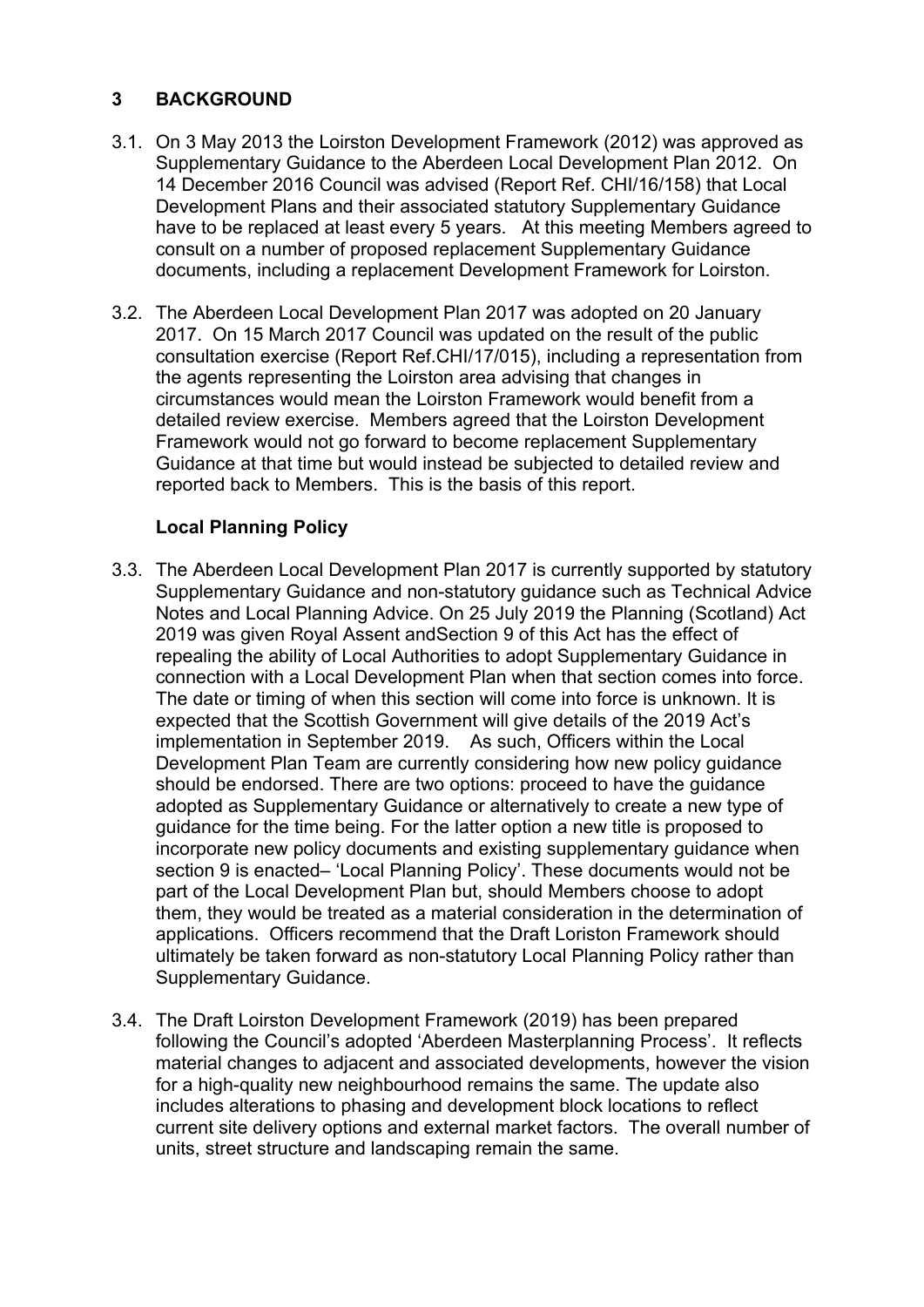## **Site Ownership**

3.5. Land covered by the Draft Framework is in mixed ownership and includes land owned by Hermiston Securities and Aberdeen City Council. A plan of site ownership is shown in Section 2.2 (page 14) of the Draft Development Framework (Appendix 1). As such, the Council has a financial interest in the planning designation and future development of this site.

## **Planning Policy Context**

- 3.6. The Aberdeen Local Development Plan (2017) allocates the three Opportunity Sites as follows:
	- OP59 Loirston for 1500 homes (up to 2026), 11 hectares of employment land, with the potential to accommodate a Community Stadium and a Gypsy / Traveller site.
	- OP60 land at Charleston for 20.5 hectares of employment land for the period 2027-2035.
	- OP61 Calder Park for Lochside Academy and a new stadium and ancillary facilities for Cove Rangers Football Club.
- 3.9 In addition, a 2-hectare extension to the existing employment site OP53 Aberdeen Gateway is allocated adjacent to the Draft Framework area.

## **Planning Application History**

- 3.10 Planning Permission in Principle (PPiP) (Ref. P130892) was granted in July 2015 for a proposed residential development at Loirston (OP59 and a small portion of OP61) of up to 1067 houses, 8 hectares of employment land, and a neighbourhood centre. Matters Specified in Conditions consent (Ref. P151073) was subsequently granted in September 2016 for a number of Conditions associated with this consent.
- 3.11 The development at Loirston has a long-term vision, with the phasing schedule continuing until at least 2026. As such, despite these consents, there remains a continued and essential need for an up-to-date Framework to guide future development across the whole area.

## **The Draft Framework**

- 3.12 The main changes between the previously approved Framework (2012) and the updated Draft Framework (2019) are as follows:
	- All Opportunity Site number and policy references updated to reflect the current policy and consent context.
	- Updated text and diagrams to reflect the status of surrounding plans / developments including Lochside Academy, Cove Rangers Football Club stadium and Aberdeen Football Club stadium (discussed further below).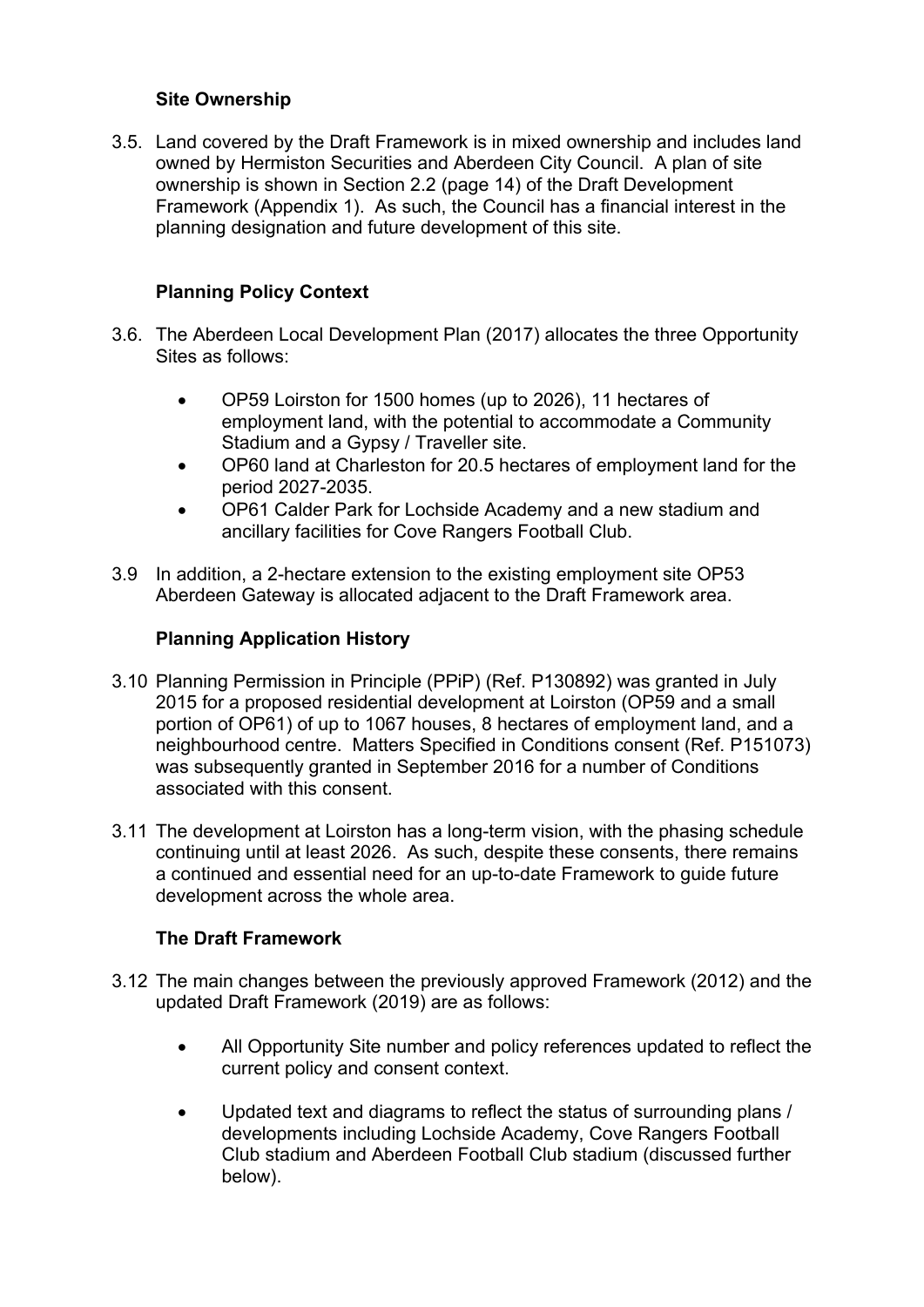Updated 3D models, visuals and text to reflect changes to indicative development block layouts, specifically as follows:

| B3 retail moves to<br>B1 and B2                                              | Further site survey and infrastructure viability<br>work was undertaken since the original PPiP<br>consent and technical constraints necessitate the<br>delivery of B3 as fully residential (as opposed to<br>part residential and part retail).<br>A significant water main traverses the B3 site<br>which needs to be accommodated in-situ. The<br>water main directly conflicts with the original<br>layout, however an amended B3 layout can<br>incorporate it into the street network and open<br>space. This swap also allows for houses to be<br>released for development at a quicker rate.<br>Moving retail to B1 and B2 enables B3 for fully<br>residential. B1 and B2 sites have good visibility<br>from the existing and proposed street network,<br>which is suited for retail use. In addition, their<br>proximity to the road is more suited to non-<br>residential uses. The plots have been tested in |
|------------------------------------------------------------------------------|------------------------------------------------------------------------------------------------------------------------------------------------------------------------------------------------------------------------------------------------------------------------------------------------------------------------------------------------------------------------------------------------------------------------------------------------------------------------------------------------------------------------------------------------------------------------------------------------------------------------------------------------------------------------------------------------------------------------------------------------------------------------------------------------------------------------------------------------------------------------------------------------------------------------|
|                                                                              | design terms to ensure the scale and form works.                                                                                                                                                                                                                                                                                                                                                                                                                                                                                                                                                                                                                                                                                                                                                                                                                                                                       |
| B1 and B2<br>employment uses<br>move to E5 and<br>A7                         | Employment uses relocated to the plots allocated<br>for commercial uses adjacent to the proposed<br>junction of the main two road routes running<br>through the development.                                                                                                                                                                                                                                                                                                                                                                                                                                                                                                                                                                                                                                                                                                                                           |
| E5 and A7<br>residential moves<br>to B3 and E9                               | The residential units released from E5 and A7 to<br>facilitate commercial uses are redistributed to<br>blocks B3 and E9.                                                                                                                                                                                                                                                                                                                                                                                                                                                                                                                                                                                                                                                                                                                                                                                               |
| Adjusted primary<br>school location<br>from C <sub>2</sub> to E <sub>9</sub> | Allow education facilities to be more closely<br>aligned.                                                                                                                                                                                                                                                                                                                                                                                                                                                                                                                                                                                                                                                                                                                                                                                                                                                              |

- Updated plans to reflect revision to road network and block layouts, resulting from the above changes to development blocks.
- Phasing updated to reflect delivery approach as per the Matters Specified in Condition application.
- 3.13 Comments received as part of the public consultation period in 2017 have also been considered as part of the review.

## **Updated Position of Surrounding Developments**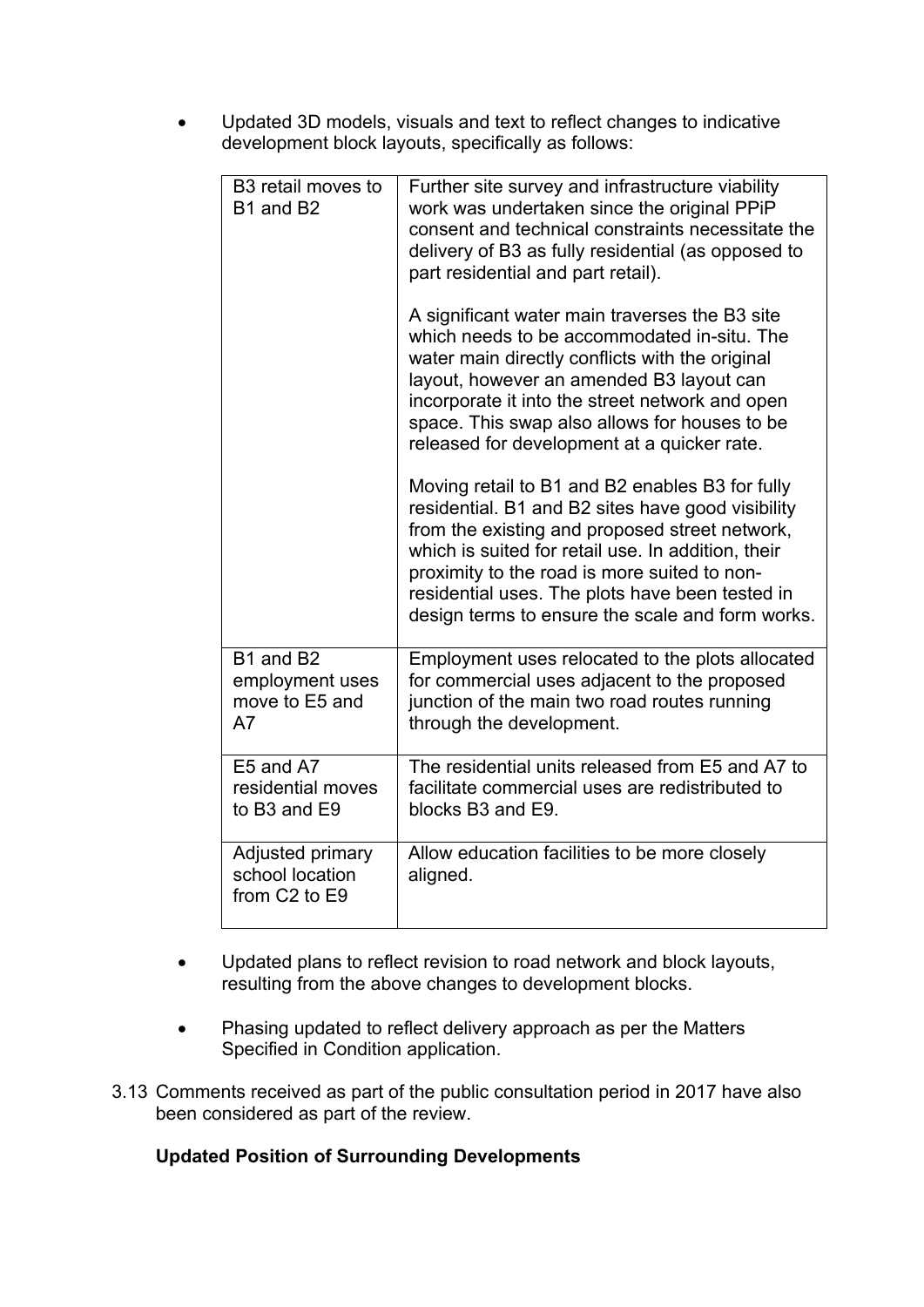#### *Football / Community Stadium*

3.14 As noted above, the Aberdeen Local Development Plan states for OP59 that a new football or community stadium may be accommodated within this site. In February 2011 Aberdeen City Council indicated their "willingness to approve" a new football stadium for Aberdeen Football Club at this location, subject to a Section 75 agreement being completed (Ref. P101299). However, this was never progressed to conclusion and ultimately the application was withdrawn by Aberdeen Football Club when the decision was made by the Club to promote and secure planning permission for a new stadium on land at West Kingsford, Kingswells. Aberdeen Football Club obtained planning permission for the construction of a new stadium on land at West Kingsford on 23 April 2018 (Ref. P170021). Work on Phase 1, comprising training and academy facilities, is currently underway and this change in circumstances is reflected in the updated Framework.

## *Cove Rangers Football Club*

3.15 Cove Rangers Football Club obtained planning permission (Ref. P160246) for a new ground with synthetic 3G football pitch on land at Calder Park (OP61) on 24 August 2016. This facility is now fully operational. The Draft Framework incorporates this layout.

## *Lochside Academy*

3.16 On 28 March 2013 Aberdeen City Council agreed to close Kincorth Academy and Torry Academy and amalgamate to establish a new, purpose-built secondary school on a site at Loirston (OP61) (Report Ref. ECS/13/019). This new school, Lochside Academy, has now been completed and accommodates pupils from the Kincorth Academy and Torry Academy school catchment areas, as well as future provision to accommodate pupils arising from the Loirston development. The Draft Framework reflects the newly constructed academy and access arrangements.

## *Gypsy Traveller Site*

3.17 The Aberdeen Local Development Plan requires that a gypsy/traveller site of approximately 0.5 hectares must be provided within the Loirston Framework area. The Planning Permission in Principle (PPiP) granted for Loirston (Ref. P130892) requires information on how this site will be delivered prior to any works being undertaken. This Information was subsequently submitted and approved conditionally in December 2015 (Ref. P141441).

## **Next Steps - Public Consultation**

3.18 Stakeholders and other interested parties have had the opportunity to comment on the development of the Loirston site at many stages of the planning and design processes over the past decade. This includes the Aberdeen Local Development Plan preparation process, a programme of consultant-led community and stakeholder engagement, and through statutory planning application consultation. Further details of the consultant-led events can be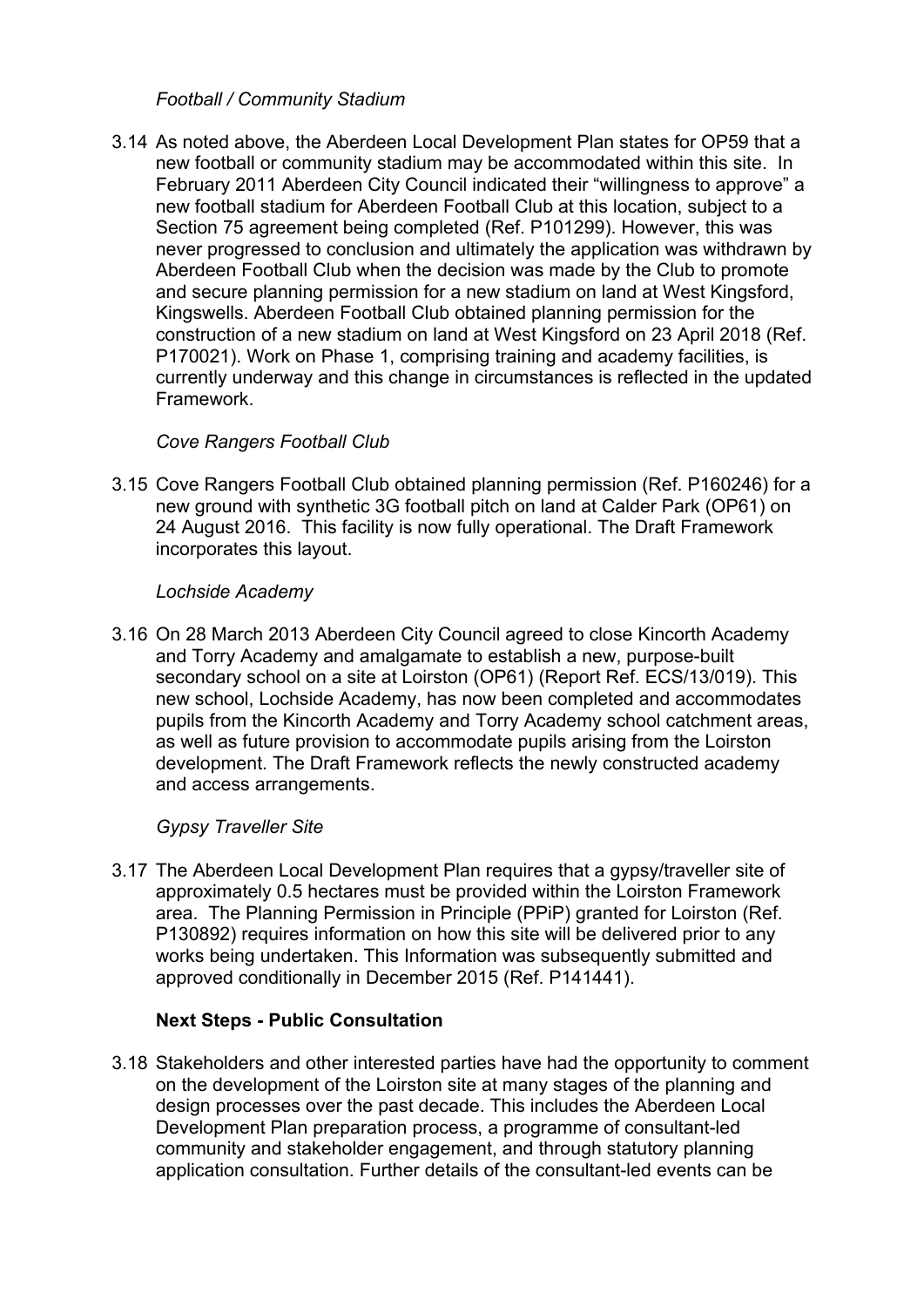found on Pages 8-12 of the Draft Framework (Appendix 1). The public and stakeholder consultation to date has helped to shape and inform the content of the Draft Framework and development vision for Loirston.

- 3.19 This report seeks approval to proceed with public consultation on the Draft Loirston Development Framework (2019) over a minimum 4-week period. The Draft Framework would be made available as follows:
	- Publication of document on Aberdeen City Council 'Consultation Hub' <https://consultation.aberdeencity.gov.uk/>
	- Hard copy of document available at Marischal College, between 9am and 5pm Monday to Friday.
	- Hard copy of document available for review in the Aberdeen Central, Cove and Kincorth libraries, during their normal opening hours.
	- Issue press a press release on the Council's website advertising the consultation period, how to view and comment on the Draft Framework
	- Notification (email) of the consultation will also be issued to statutory consultees such as Community Councils.
	- Press advert placed in the P&J newspaper to advertise the consultation period.
- 3.20 Subject to Committee approval, the results of the public consultation will be reported back to a future meeting of this Committee (within the next 6 months) including any recommended revisions to the Draft Framework.

#### **Next Steps - Strategic Environmental Assessment and Habitats Regulation Appraisal**

- 3.21 A Strategic Environmental Assessment (SEA) for the Loirston site has been undertaken as a part of the Aberdeen Local Development Plan process (Report Ref. CHI/16/157).
- 3.22 The Draft Framework must also be subject to a Habitats Regulations Appraisal (HRA): Appropriate Assessment, which is an assessment of the potential impact of the Framework on protected habitats and qualifying species. This assessment is currently underway and involves consultation with Scottish Natural Heritage. Subject to Committee approval, the outcomes of the HRA will be reported back to this Committee at the same time as the outcomes of public consultation period.

## **4 FINANCIAL IMPLICATIONS**

4.1 There is no direct cost to the Council for approval to proceed to public consultation on the Draft Framework other than the administration costs which can be met by the existing Strategic Place Planning budget.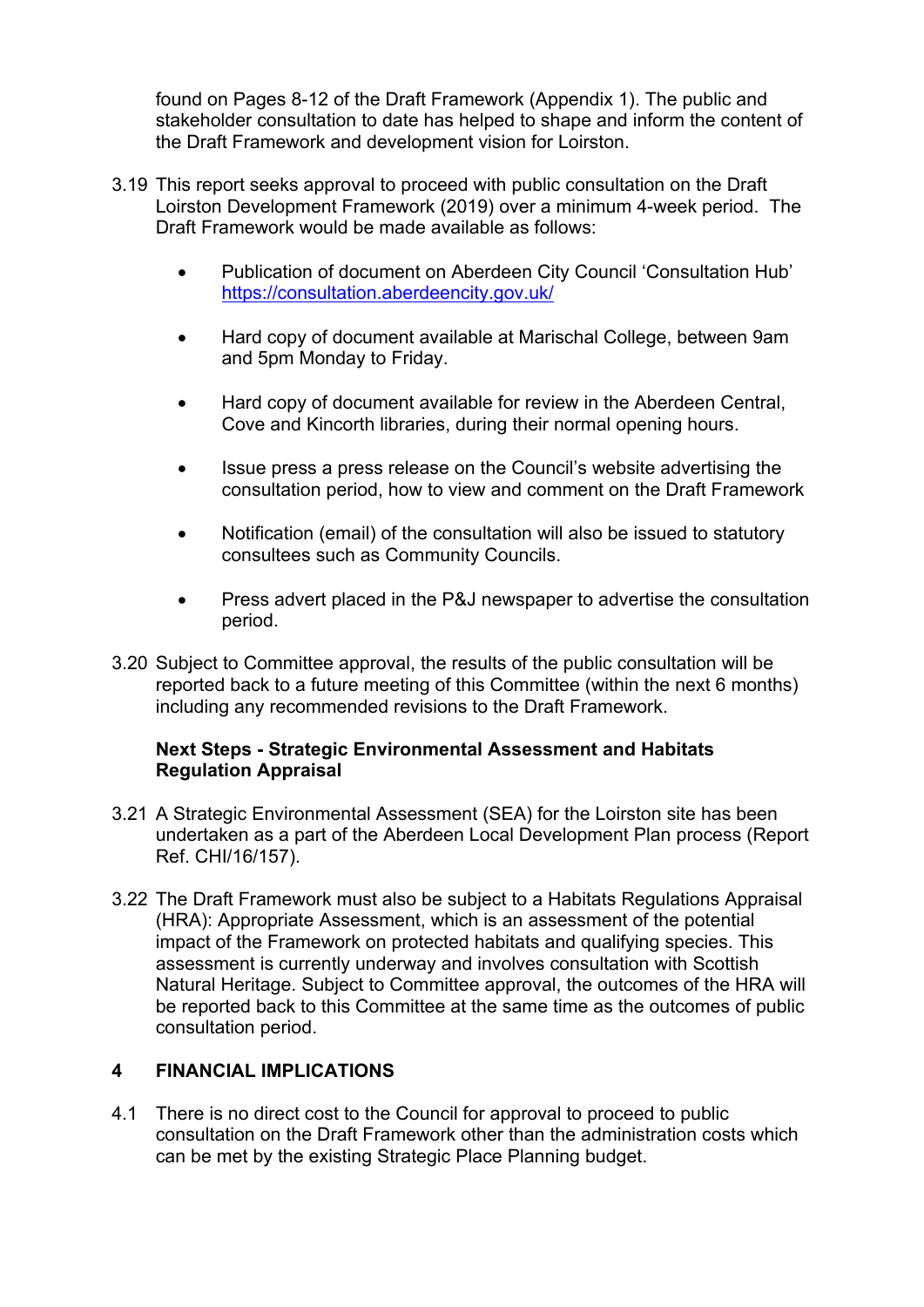- 4.2 The Draft Framework has been produced by planning and design consultants Optimised Environments Ltd. (OPEN) on behalf of the landowners (including Aberdeen City Council), who have met the cost for its preparation, including all consultation and engagement to date. The Framework has been developed 'landownership blind' with regard to density, land use and character. However, where delivery of key infrastructure is critical, ownership has been considered to ensure proposals are pragmatic. As such the Council has a financial interest in the planning designation and future development of the site.
- 4.3 The public consultation process will front-load any planning issues as a result of the revisions proposed and ultimately benefit Officer involvement and time in evaluating forthcoming planning applications.

# **5 LEGAL IMPLICATIONS**

5.1 There are no direct legal implications arising from the recommendations in this report.

|             | <b>Risk</b>                                                                                                                                                                                                                                                 | Low $(L)$ ,<br>Medium<br>(M),<br>High (H) | Mitigation                                                                                                                                                                                                  |
|-------------|-------------------------------------------------------------------------------------------------------------------------------------------------------------------------------------------------------------------------------------------------------------|-------------------------------------------|-------------------------------------------------------------------------------------------------------------------------------------------------------------------------------------------------------------|
| Financial   | N/A                                                                                                                                                                                                                                                         |                                           |                                                                                                                                                                                                             |
| Legal       | N/A                                                                                                                                                                                                                                                         |                                           |                                                                                                                                                                                                             |
| Employee    | Not having an up-to-date<br>Framework could result<br>in longer timescales to<br>manage and process<br>planning applications for<br>the area and affect the<br>planning authority's<br>obligation to determine<br>applications within a set<br>time period. | L                                         | Draft and agree the content<br>of a Development<br>Framework for the area to<br>publicly agree acceptable<br>forms of development<br>upfront and in advance of<br>planning applications being<br>submitted. |
| Customer    | Delaying consultation<br>could affect the potential<br>for public comment on<br>the Loirston Framework.                                                                                                                                                     | L                                         | Proceed with consultation on<br>the Draft Framework as part<br>of the review process.                                                                                                                       |
| Environment | Plans do not adequately<br>consider potential risks<br>to qualifying species or<br>sites.                                                                                                                                                                   | M                                         | Complete HRA as part of the<br>consultation process. Ensure<br>a masterplanned approach<br>for the area to ensures<br>development proceeds in the<br>right areas, taking due                                |

## **6 MANAGEMENT OF RISK**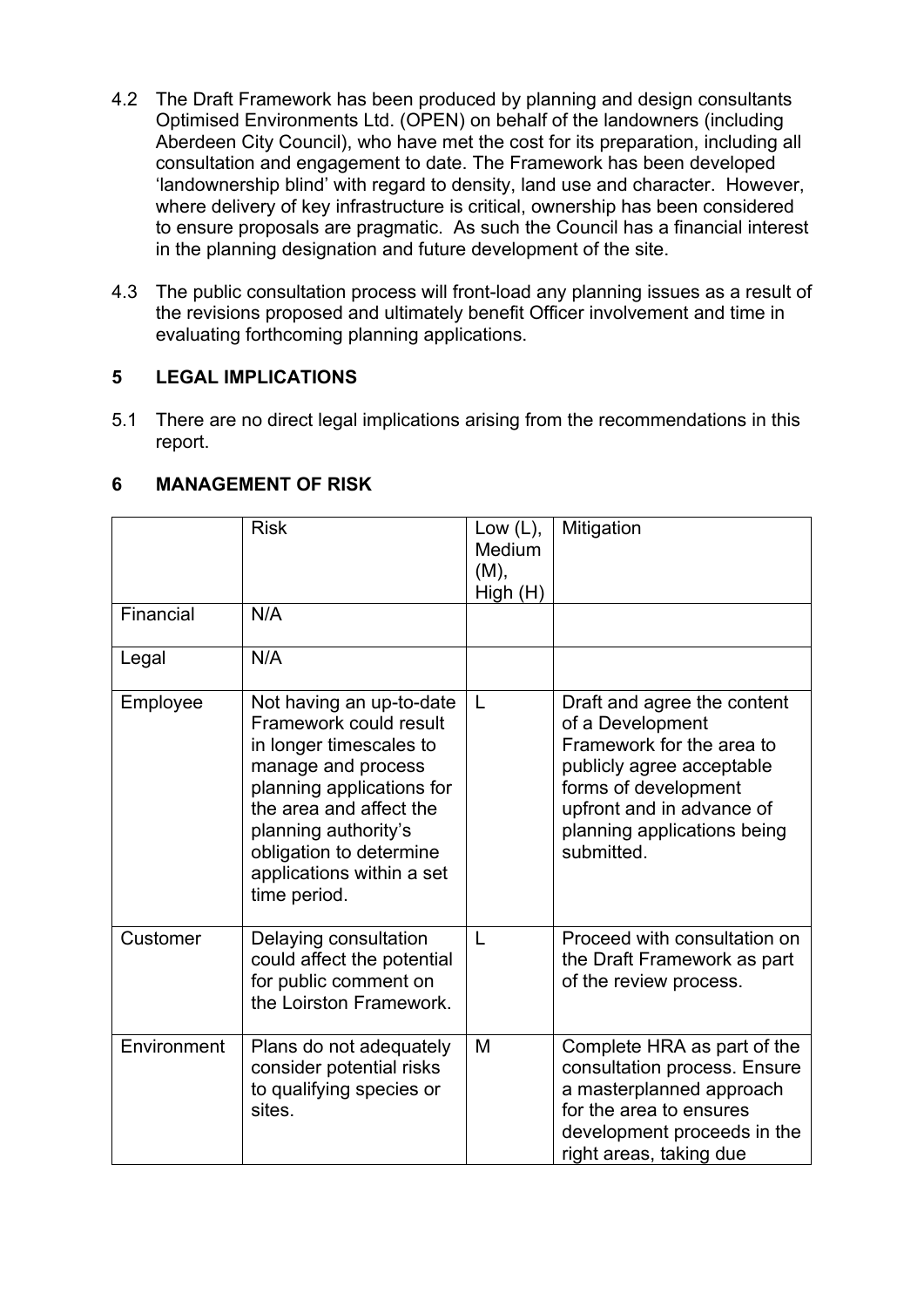|              |                                                                                                                                                                            | consideration of the<br>environment.                                                                    |
|--------------|----------------------------------------------------------------------------------------------------------------------------------------------------------------------------|---------------------------------------------------------------------------------------------------------|
| Technology   | N/A                                                                                                                                                                        |                                                                                                         |
| Reputational | In the absence of a<br>Framework,<br>development could be<br>piecemeal and result in<br>missed opportunities to<br>maximise development<br>potential in a cohesive<br>wav. | Agree the content of a<br>Framework to guide future<br>development and maximise<br>land use efficiency. |

# **7 OUTCOMES**

| <b>Local Outcome Improvement Plan Themes</b>            |                                                                                                                                                                                                                                                                                                                                                                                                                                                                                                                         |  |
|---------------------------------------------------------|-------------------------------------------------------------------------------------------------------------------------------------------------------------------------------------------------------------------------------------------------------------------------------------------------------------------------------------------------------------------------------------------------------------------------------------------------------------------------------------------------------------------------|--|
|                                                         | Impact of Report                                                                                                                                                                                                                                                                                                                                                                                                                                                                                                        |  |
| Prosperous<br>Economy                                   | The Draft Framework identifies 11 hectares of employment land<br>within OP59 and 20.5 hectares at OP60, thereby supporting a ready<br>supply of employment land (Key Driver 1.3). The area no longer<br>required for a community stadium also allows flexibility of provision<br>as per Key Driver 1.1. The Draft Framework also allows for retail and<br>community uses which will encourage economic activity within the<br>site. This is alongside provision of at least 25% affordable housing<br>(Key Driver 2.1). |  |
| Prosperous<br>People<br>(Children &<br>young<br>people) | The Draft Framework includes provision for primary school<br>education, in addition to the recently completed Lochside Academy,<br>thus allowing children to be educated in their community (Key Driver<br>5.1). Provision of health facilities is also included to support Key<br>Drivers 3.1 and 3.4.                                                                                                                                                                                                                 |  |
| Prosperous<br>People<br>(Adult)                         | All new developments are designed in accordance with 'Secured by<br>Design' principles (Key Driver 9.2). The Framework has been<br>designed to include a series of green spaces to support health and<br>well0-being of all ages (Key Driver 11.3, 11.4 and 15.1).<br>Consultation on the Draft Framework allows people to have a voice<br>in decisions affecting them at a local level (Primary Driver 2:<br>People).                                                                                                  |  |
| Prosperous<br>Place                                     | The Draft Framework supports the delivery of attractive and<br>welcoming new communities and environments, including green<br>spaces and neighbourhoods which support active travel options (Key<br>Driver 13.2 and 15.1). All new development is required to reduce<br>emissions and the development included electrical charging points to<br>future proof (Key Driver 14.1).                                                                                                                                         |  |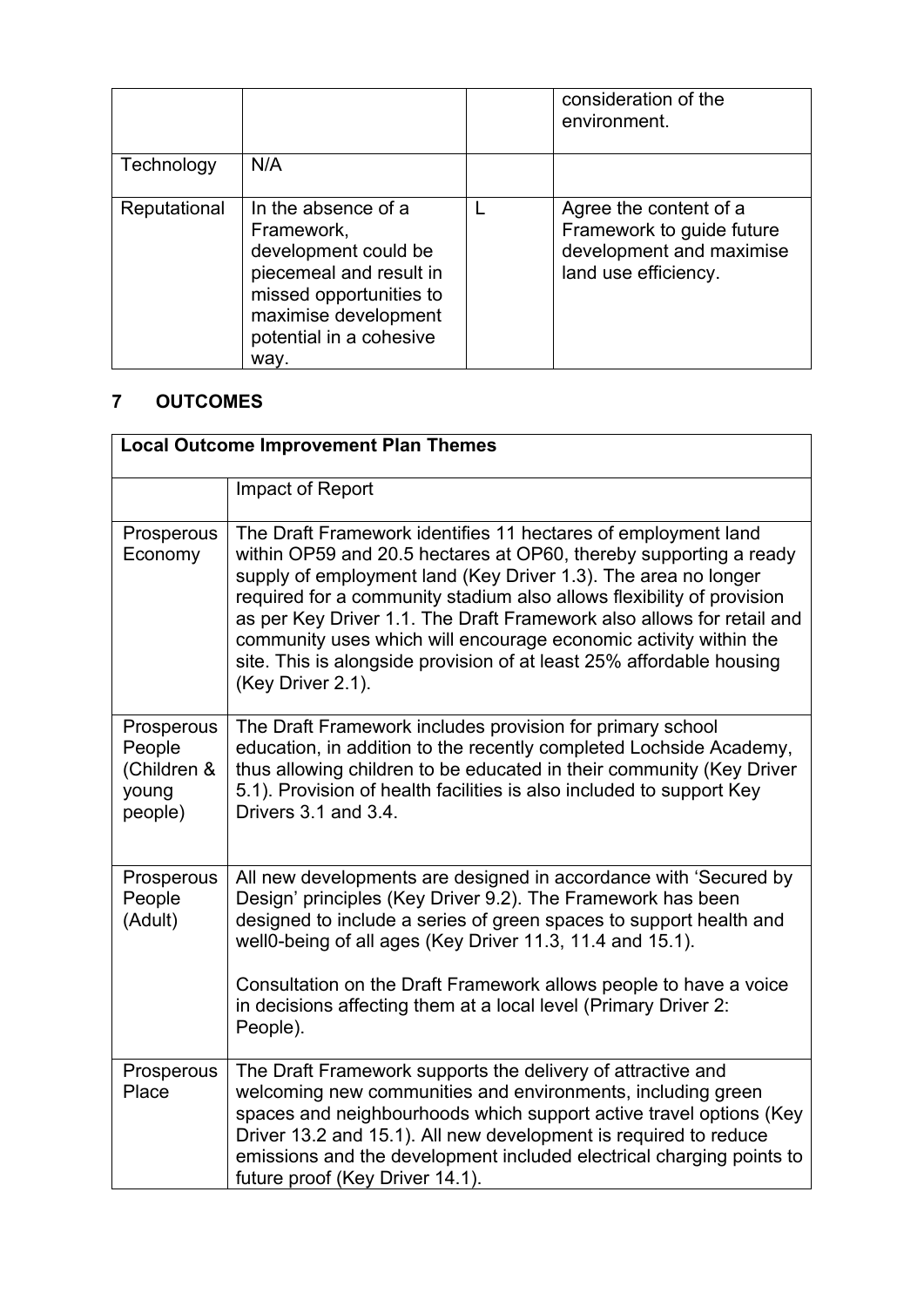| ,一个人都是一个人的人,就是一个人的人,就是一个人的人,就是一个人的人,就是一个人的人,就是一个人的人,就是一个人的人,就是一个人的人,就是一个人的人,就是一个 |  |
|----------------------------------------------------------------------------------|--|
|                                                                                  |  |
|                                                                                  |  |
|                                                                                  |  |
|                                                                                  |  |
|                                                                                  |  |

| <b>Design Principles of Target Operating Model</b> |                                                                                                                                                                                                                                                                                                                                                                                                                                                                                                         |  |
|----------------------------------------------------|---------------------------------------------------------------------------------------------------------------------------------------------------------------------------------------------------------------------------------------------------------------------------------------------------------------------------------------------------------------------------------------------------------------------------------------------------------------------------------------------------------|--|
|                                                    | Impact of Report                                                                                                                                                                                                                                                                                                                                                                                                                                                                                        |  |
| Customer<br>Service<br>Design                      | Being Digital – the Draft Framework consultation will be available<br>and publicised digitally on the Council's 'Consultation Hub', however<br>it is recognised that digitally excluded customers may still wish to<br>view a paper copy of the document so it will be made available at<br>the local libraries (Aberdeen Central, Cove and Kincorth) and within<br>the Marischal College Reception. Community Councils and other<br>key statutory consultees will also be alerted to the consultation. |  |
| Governance                                         | <b>Transparent</b> – the outcomes of the consultation will be reported to<br>a future meeting of this Committee;<br><b>Inclusive</b> – the consultation is open to representations from all;<br><b>Informed</b> – environmental assessments to support the Draft<br>Framework has involved organisations such as Scottish Natural<br>Heritage, Scottish Environment Protection Agency and Historic<br>Environment Scotland.                                                                             |  |

#### **8 IMPACT ASSESSMENTS**

| Assessment                                          | Outcome                                                                                                                                                                                                                           |
|-----------------------------------------------------|-----------------------------------------------------------------------------------------------------------------------------------------------------------------------------------------------------------------------------------|
| Equality & Human Rights<br><b>Impact Assessment</b> | EHRIA completed (see Appendix 2) – the assessment<br>shows positive impact on age (provision for health<br>and education facilities); race (gypsy/traveller site);<br>other (25% affordable housing to meet variety of<br>needs). |
| Data Protection Impact<br>Assessment                | Not required                                                                                                                                                                                                                      |
| Duty of Due Regard /<br><b>Fairer Scotland Duty</b> | Not applicable                                                                                                                                                                                                                    |

#### **9 BACKGROUND PAPERS**

- 9.1 Aberdeen Local Development Plan 2017 [https://www.aberdeencity.gov.uk/services/planning-and-building/local](https://www.aberdeencity.gov.uk/services/planning-and-building/local-development-plan/aberdeen-local-development-plan)[development-plan/aberdeen-local-development-plan](https://www.aberdeencity.gov.uk/services/planning-and-building/local-development-plan/aberdeen-local-development-plan)
- 9.2 Technical Advice Note: Aberdeen Masterplanning Process [https://www.aberdeencity.gov.uk/services/planning-and-building/local](https://www.aberdeencity.gov.uk/services/planning-and-building/local-development-plan/aberdeen-local-development-plan/supplementary-guidance-and-technical-advice)[development-plan/aberdeen-local-development-plan/supplementary-guidance](https://www.aberdeencity.gov.uk/services/planning-and-building/local-development-plan/aberdeen-local-development-plan/supplementary-guidance-and-technical-advice)[and-technical-advice](https://www.aberdeencity.gov.uk/services/planning-and-building/local-development-plan/aberdeen-local-development-plan/supplementary-guidance-and-technical-advice)